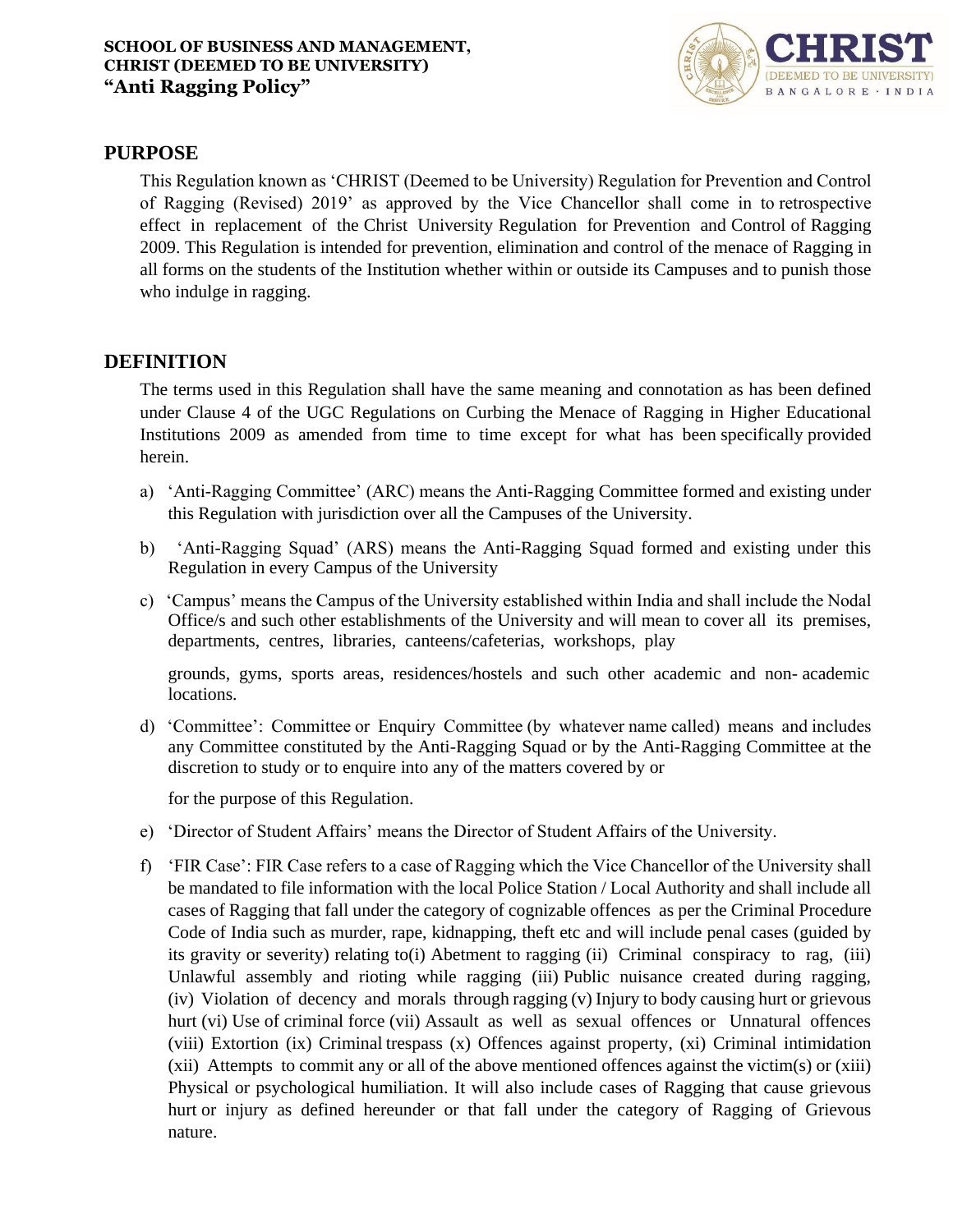

- g) 'Fresher': Fresher means a student who has been admitted to any course offered at CHRIST (Deemed to be University) in any of its Campuses and who is undergoing the first year of his/her study.
- h) 'Grievous Injury': Grievous hurt or injury shall have the same meaning as defined in Section 320 of the Indian Penal Code and includes Emasculation, Permanent privation of the sight of either eye, Permanent privation of the hearing of either ear, Privation of any member or joint, Destruction or permanent impairing of the powers of any member or joint, Permanent disfiguration of the head or face, Fracture or dislocation of a bone or tooth or any hurt which endangers life or which causes the sufferer to be during the space of twenty days in severe bodily pain, or unable to follow his ordinary pursuits.
- i) 'Institution': Institution or University means CHRIST (Deemed to be University) and all its Campuses.
- j) 'Penal Law' means Indian Penal Code, Criminal Procedure Code of India and provisions of any other law that provide for punishment of offences of criminal nature.
- k) 'Ragging of Grievous nature': Ragging of serious or grievous nature means and includes such acts of ragging which causes deep/lasting mental or physical agony to the victim or that causes grievous injury. The acts of ragging stated in Sub-Clause (f), (g) and (j) of Clause 1 above depending on its severity may be treated as Ragging of Grievous nature.
- l) 'Vice Chancellor' means the Vice Chancellor of the University

# **SCOPE**

CHRIST (Deemed to be University) shall be a ragging free institution. Ragging in all its forms shall be completely banned in this Institution including in its departments, constituent units, all its premises (academic, residential, sports, kiosks, cafeteria and the like) whether located within the campus or outside and in all means of transportation of students whether public or private.

# **Awareness Documentation**

a) The webpage and all admission related brochures of the University shall carry a notice

as "RAGGING in all its forms is a Criminal Offence and shall be totally banned in this Institution including in its departments, constituent units, all its premises (academic, residential, sports, kiosks, cafeteria and the like) whether located within the campus or outside and in all means of transportation of students whether public or private. The Institution shall take strict action including but not limited to cancellation of admission and/or criminal proceeding against those found guilty of ragging and/or of abetting ragging whether actively or passively or being part of a conspiracy to promote ragging, as provided in the Regulation for Prevention and Control of Ragging (Revised) 2019 of CHRIST (Deemed to be University) and **the burden of proof shall lie on the perpetrator of alleged ragging and not on the victim.** An offence of Ragging may be charged either on a written complaint by the affected or on independent finding of the Anti-Ragging Squad. The University is bound/guided by the UGC Regulations on Curbing the Menace of Ragging in Higher Educational Institutions 2009 though however, the Regulation of the University shall be applicable and binding on all its students".

b) Notice specified in (a) above shall also be displayed in the Student Notice Boards kept at the Departments and at other locations as may be directed by the Director of Student Affairs.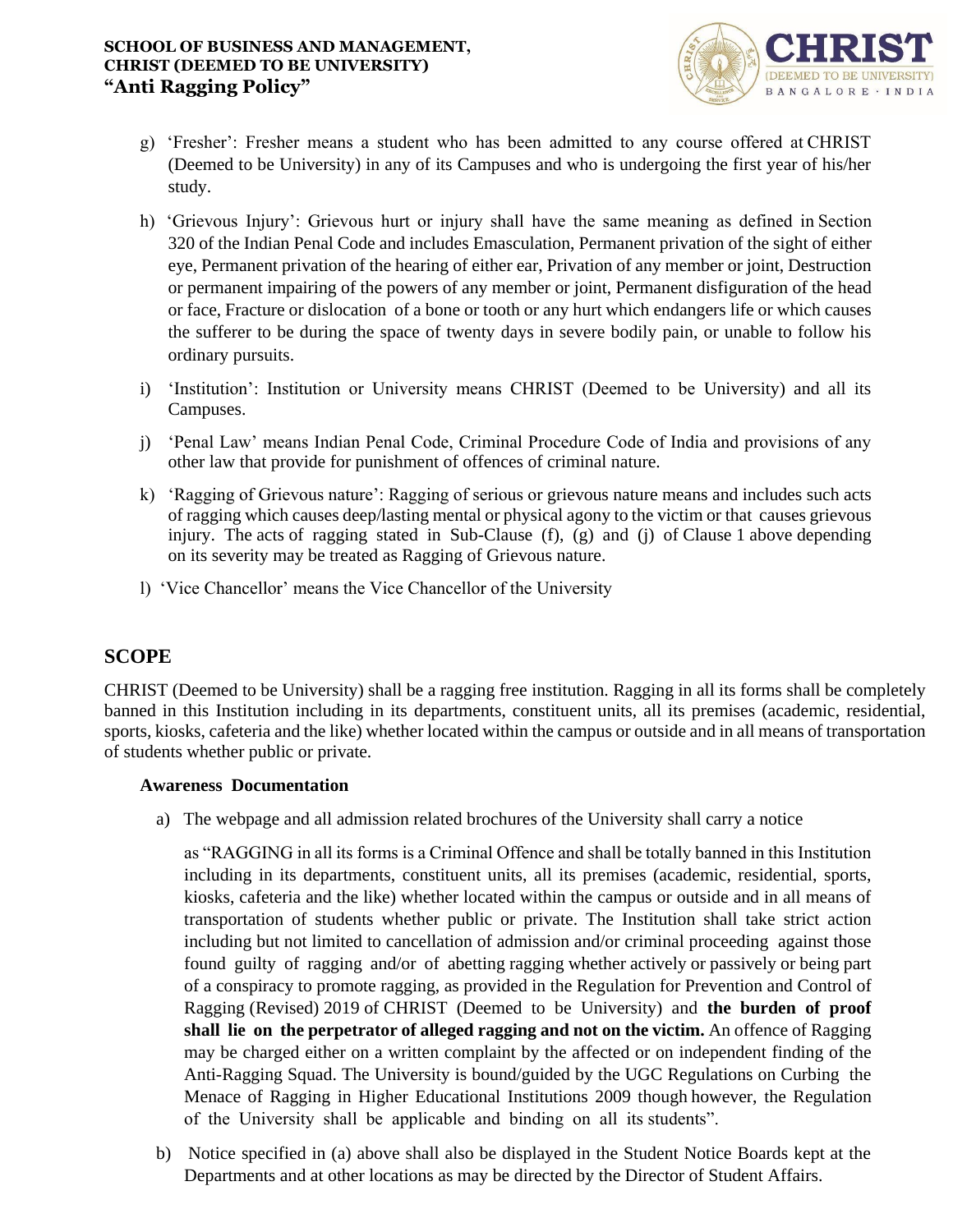

- c) Post Admission Counselling/orientation for the Freshers as well as the inaugural address to the senior students at the commencement of every academic year shall include a brief narrative of the above-referred Notice.
- d) The web page of the University shall provide a permanent link to this Regulation as well

as to the UGC Regulation on Curbing the Menace of Ragging in Higher Educational

Institutions 2009 and to its amendments.

e) The application form for admission to any Programme/Course at the University and for admission to the Hostels of the University shall include as its part an independent

undertaking/Affidavit by the student and the parent in the prescribed format as given

in **Annexure 1(a) and (b)** and a joint undertaking as given in **Annexure 1(c)**

- f) Documents relating to admission to any Programme/Course shall include a Character and Conduct Certificate of the student duly signed by the Head of the immediate past institution of study or by a gazetted officer.
- g) The website and the Departmental Notice Boards of the University shall carry instruction and details about reporting contacts in respect of any ragging incident for the benefit of students affected by ragging.
- h) The Student Handbook must also have a separate section on the Regulation carrying the relevant extract thereof as well as the Reporting Contacts as provided in **Annexure**

**5.**

i) All persons engaged by the Institution whether in teaching, non-teaching or otherwise shall be informed of this Regulation and of their duty to inform the Ant-Ragging Squad of any incident of ragging that comes to their notice.

# **Prevention and Mentoring**

- a) Freshers Party, if permitted, shall be held only on working days and under the supervision of the class teachers of the participating classes and shall maintain the code of conduct as may be specified. No freshers' party shall be held without the prior approval of the Director of Student Affairs.
- b) Class teachers of both junior and senior classes shall report to the Counsellor concerned of any case of likely ragging for interaction and monitoring.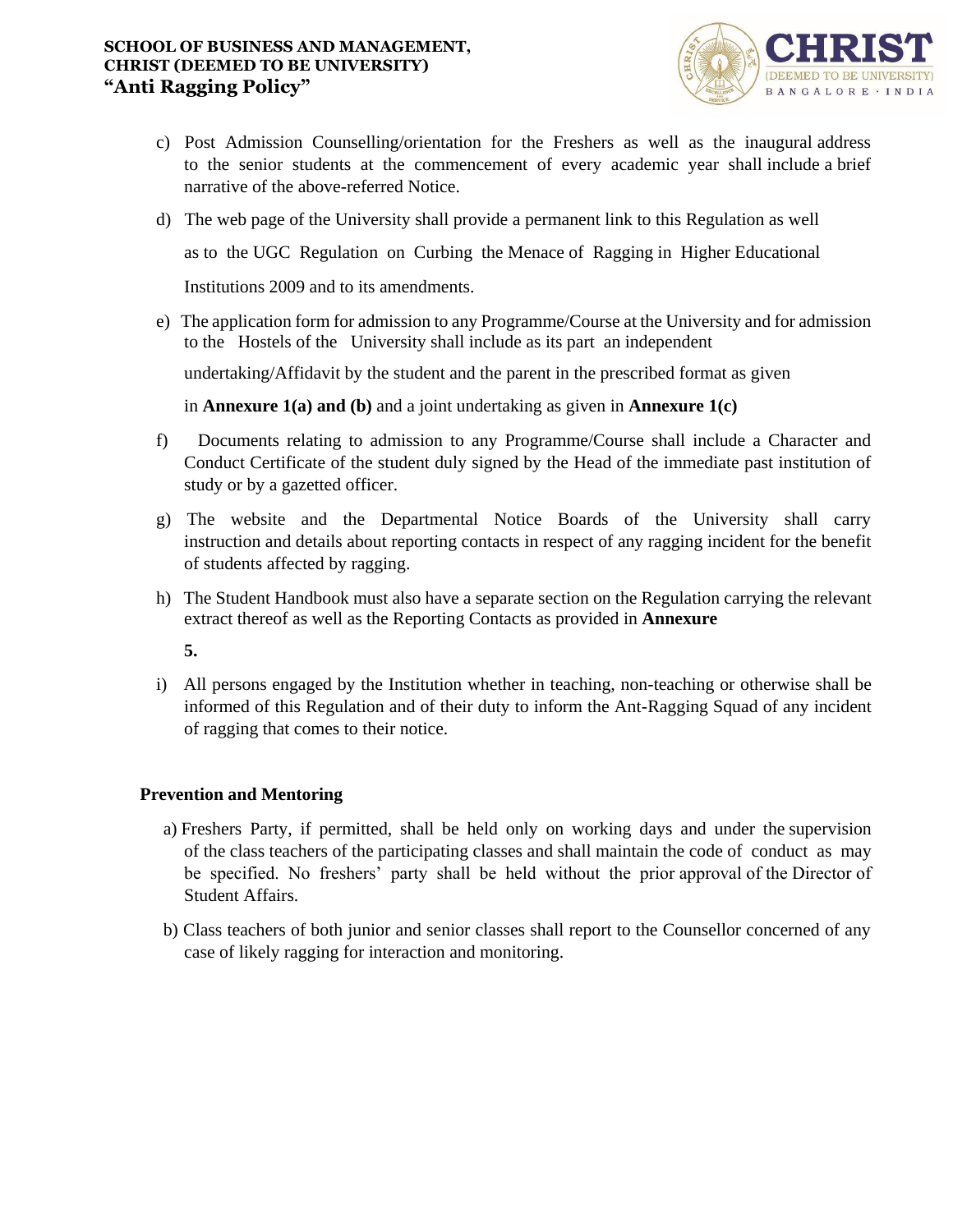

- c) The Counsellors shall as part of their general counselling explain to the students the ill effects of ragging and its consequences. Any case of observed tendencies must be reported to the Head of the Department / Class Teacher for monitoring.
- d) Hostel Wardens shall as part of their normal surveillance, monitor the movements and behaviour of the inmates and if needed must intervene. All cases of suspected and reported ragging to be recorded in the format that may be prescribed and must be brought to immediate notice of the Director of Student Affairs.
- e) No Senior Student is normally supposed to visit the hostel room/residence of a Fresher or to invite a Fresher to that of his/her without valid reasons and its violation as may be assessed by the Anti-Ragging Squad shall be considered as a proof of ragging against the Senior Student.
- f) Every Class shall have an Anti-Ragging Student Mentoring Group (Mentoring Cell/

Anti-Ragging Cell) consisting of 10 students including the Class Representative who under the supervision of the Class Teacher shall have Anti-Ragging mentoring activities at least once in a month in the first Semester/trimester and at least once in every subsequent Semester/trimester in the first year and in every following year of the Course. These activities may be in the form of discussions, debates or case studies, street

–plays etc to enable proper sensitization of the evil. The Mentoring Group must also monitor the activities of their class students against ragging tendencies and report the same to the Class Teacher.

# **Monitoring / Controlling Committees:**

# **a) Anti-Ragging Committee:**

i The Anti-Ragging Committee shall be headed by the Vice Chancellor and in his absence by the Pro-Vice Chancellor and will include the following members nominated by the Vice Chancellor and will have a tenure of one year.

a. One Representative of Civil Administration b. One Representative of Police Administration c. One Representative of Local Media

d. One Representative of NGO involved in Youth Affairs/Activities

e. Two Parent Representatives f. Four Teaching Faculty

g. Four Non-Teaching Staff h. Two First Year Students i. Two Senior Students

# Provided that:

- i. The teaching, non-teaching and student members shall have equal gender representation
- ii. One of the teaching faculty members shall be appointed as the Secretary to the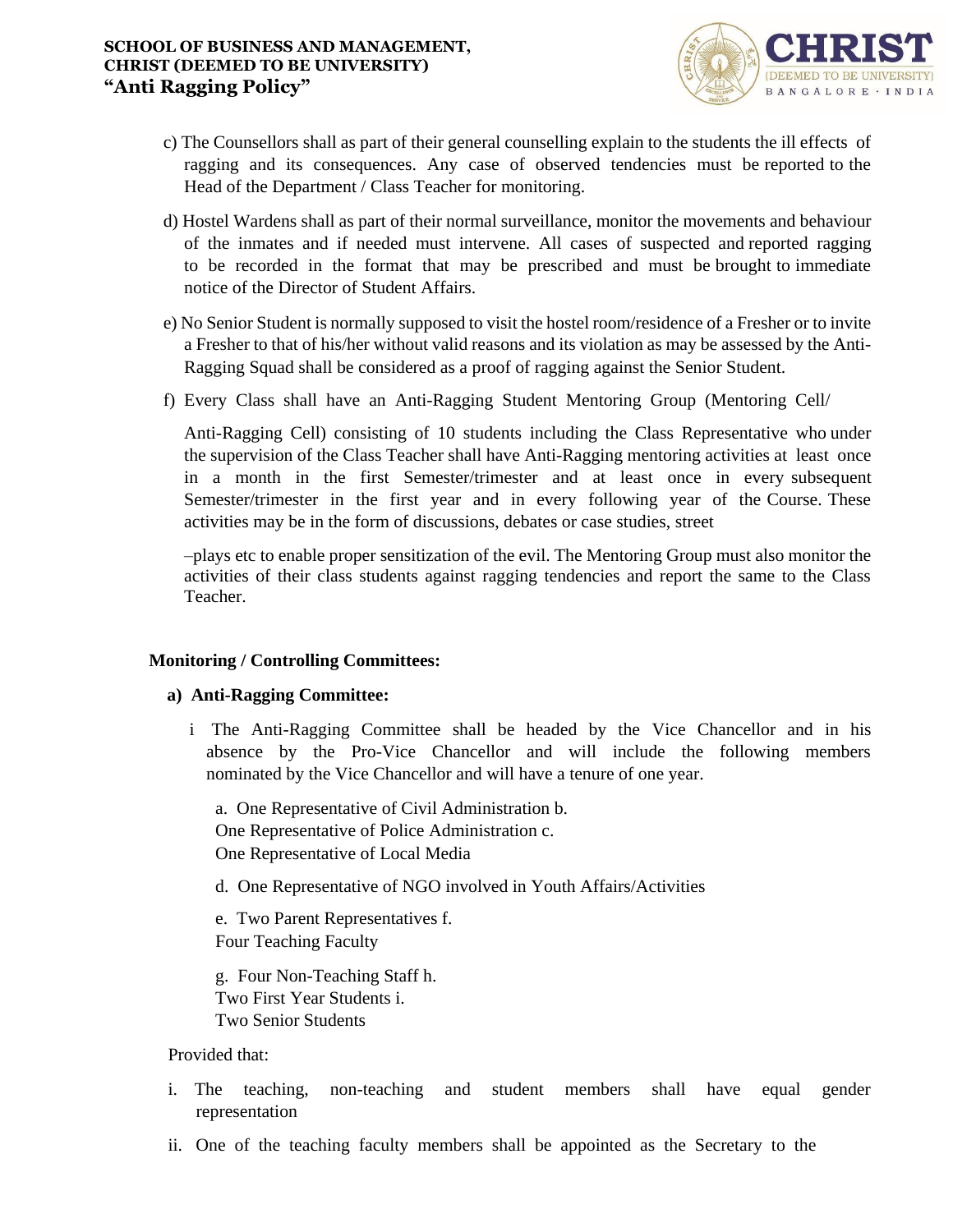

Committee (for its tenure) who shall be responsible inter-alia to maintain the Minutes of Meetings of the Anti-Ragging Committee which shall be kept at the Office of the Vice Chancellor.

- ii The Vice Chancellor may authorise to constitute an independent Anti-Ragging Committee by the Campus Director in respect of the Off Campuses of the University which shall be responsible for the functions of Anti-Ragging Committee pertaining to the particular Off Campus.
- iii The Anti-Ragging Committee, assisted by the Anti-Ragging Squad (ARS) shall be responsible for compliance of this Regulation.
- iv The Anti-Ragging Committee shall consider the recommendations of the Anti-Ragging Squad and take appropriate decisions including spelling out suitable punishments to those found guilty. The decision of the Anti-Ragging Committee shall be final and binding and shall be immediately communicated to the guilty concerned by the Office of the Director of Student Affairs.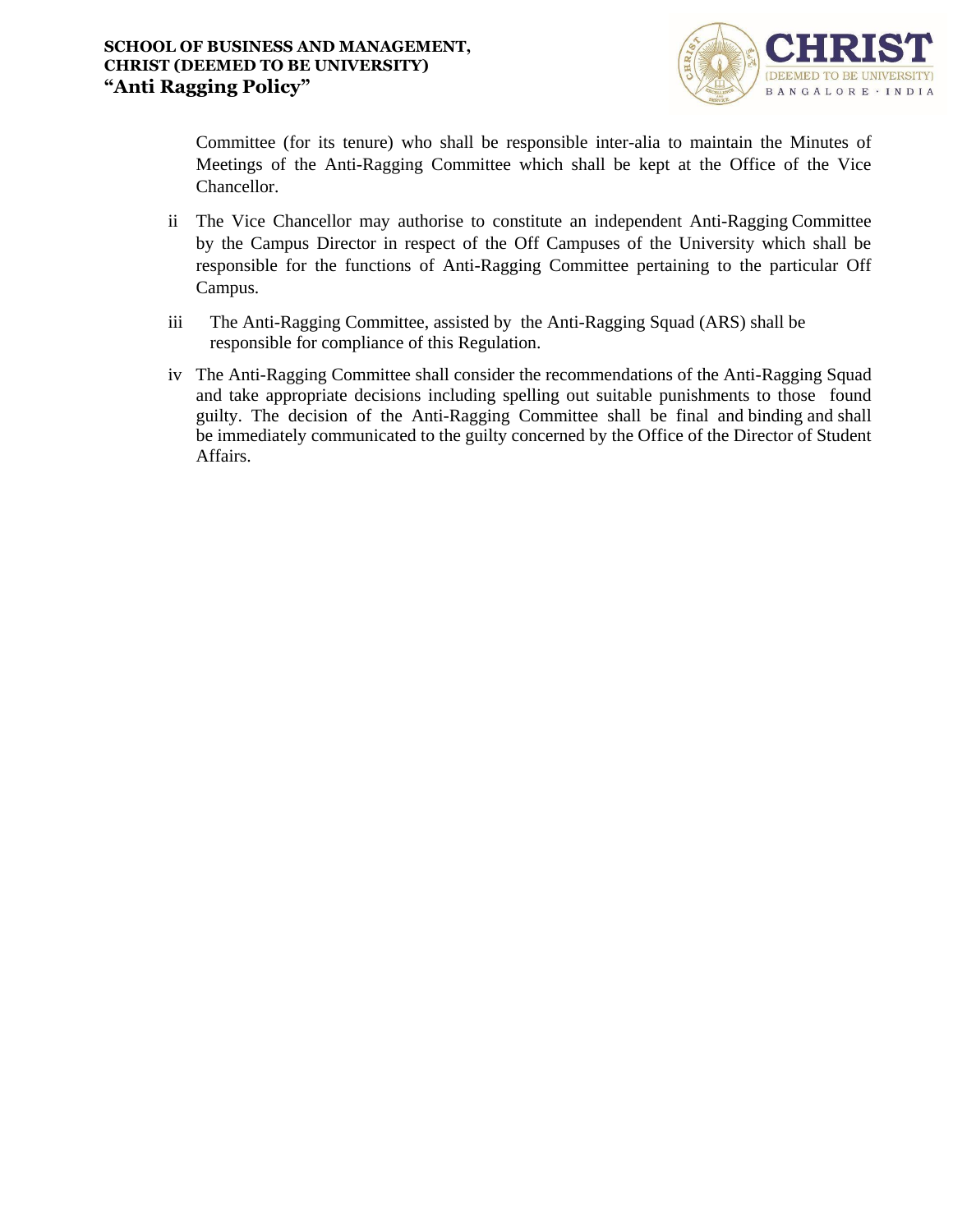

- v The Vice Chancellor as the Chairperson of the Anti-Ragging Committee, if is satisfied with the recommendation of the Anti-Ragging Squad, may order for its implementation by the Director of Student Affairs and report the same in the succeeding meeting of the Committee.
- vi The Anti-Ragging Committee may issue guidelines to the Anti-Ragging Squad on any specific matter under this Regulation as it may deem necessary.
- vii The Vice Chancellor shall have the right to initiate suo moto action against anyone allegedly involved in ragging and/or its abetment by giving appropriate direction to the Anti-Ragging Squad to enquire and report.
- viii The Anti-Ragging Committee may meet as many times as may be needed but shall have at least two meetings in an academic year. The quorum for the meeting shall be

13 (thirteen) members present in person including the Chairman.

ix No decision of the Anti-Ragging Committee in its duly convened meeting shall be rendered invalid merely for the reason of insufficient quorum or disqualification of any of its members.

# **b) Anti-Ragging Squad at School of Business and Management (ARS):**

- i The Anti-Ragging Squad at School of Business and Management shall be headed by a Senior Professor (other than Dean/Associate Dean) of the University and the following other members nominated by the Dean of the School and will have a tenure of one year and shall be constituted for every established Campus of the University.
	- a. Program Head, Coordinator of respective campus and One Teaching Faculty
	- b. One representative of the School Student Council
	- c. One Counsellor
	- d. Officer of the Student Welfare Office
	- e. One Security person
	- f. One of the Wardens of the Student Halls (Hostels)
- ii The Anti-Ragging Squad shall function under the guidance and monitoring of the Dean

of the School.

- iii The Anti-Ragging Squad will exercise appropriate vigil, surveillance and patrolling to prevent Ragging in the Campus and shall monitor effective compliance of matters specified under Clause 4.
- iv The Anti-Ragging Squad shall remain active at all times and shall be empowered to inspect places of potential ragging and to make surprise raids on hostels and other locations and report/act on its findings in consultation with the Dean of the School.
- v The Anti-Ragging Squad by a duly appointed Committee as specified in Annexure 2

hereto by its Chairperson in consultation with the Dean shall enquire and investigate into any incident of ragging as soon as possible but not later than one working day after it is notified of the complaint in writing by the victim either directly or through the Counsellor, Class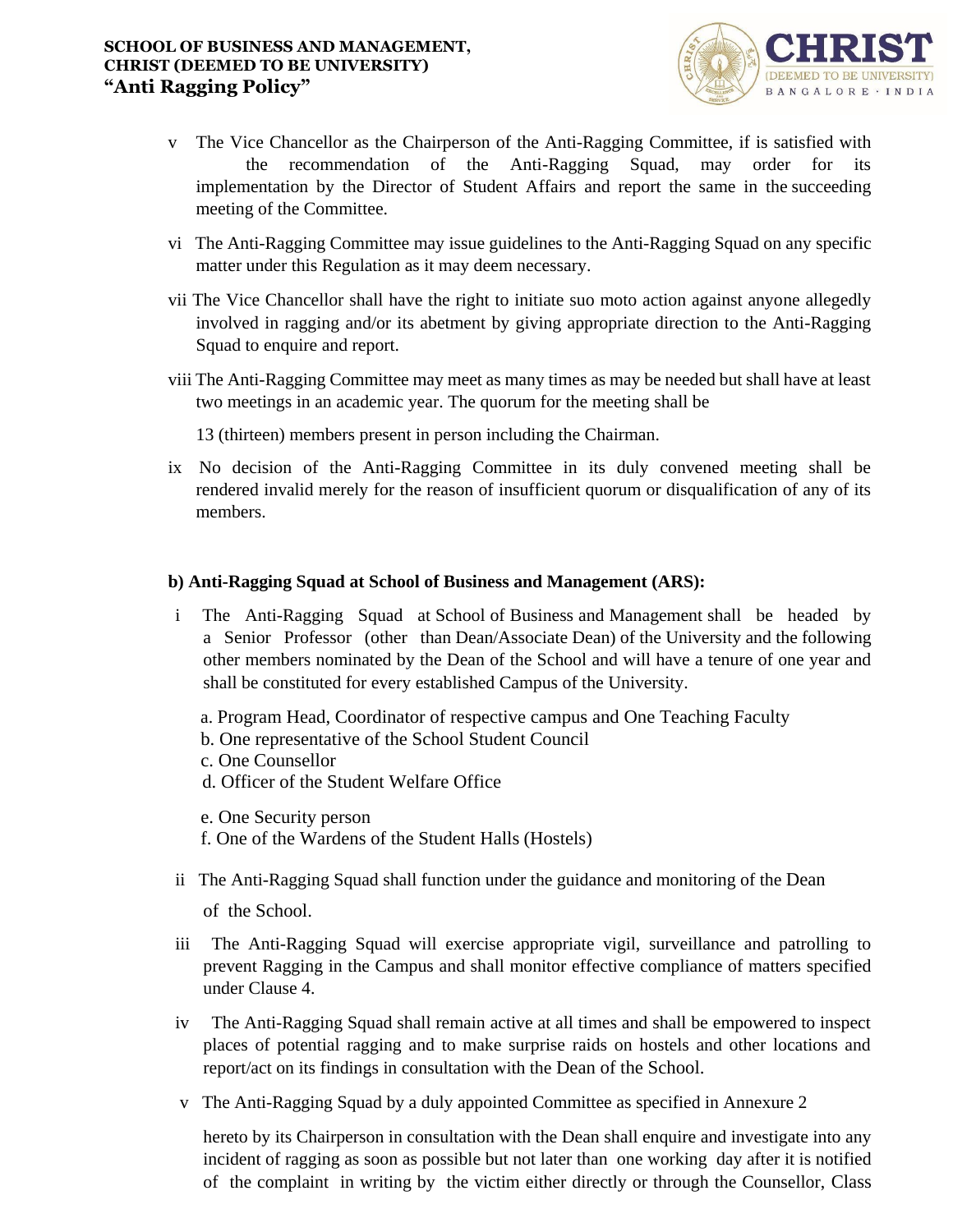

Teacher or Program Head or campus coordinator and submit its Report to the Anti-Ragging Committee briefly stating the Case, sequence of proceedings/findings and the recommended punishment. The Squad may also initiate action suo moto or at the direction of the Dean.

vi Any enquiry/investigation of an incident of ragging shall be conducted in a fair and transparent manner duly following the principle of natural justice and by giving adequate opportunity for the accused as well as the complainant to produce evidence and/or witnesses as they may feel to substantiate their respective position. However, this shall be within the time limits specified in (vii) hereunder. Procedural guideline for the conduct of enquiry is given in **Annexure 2**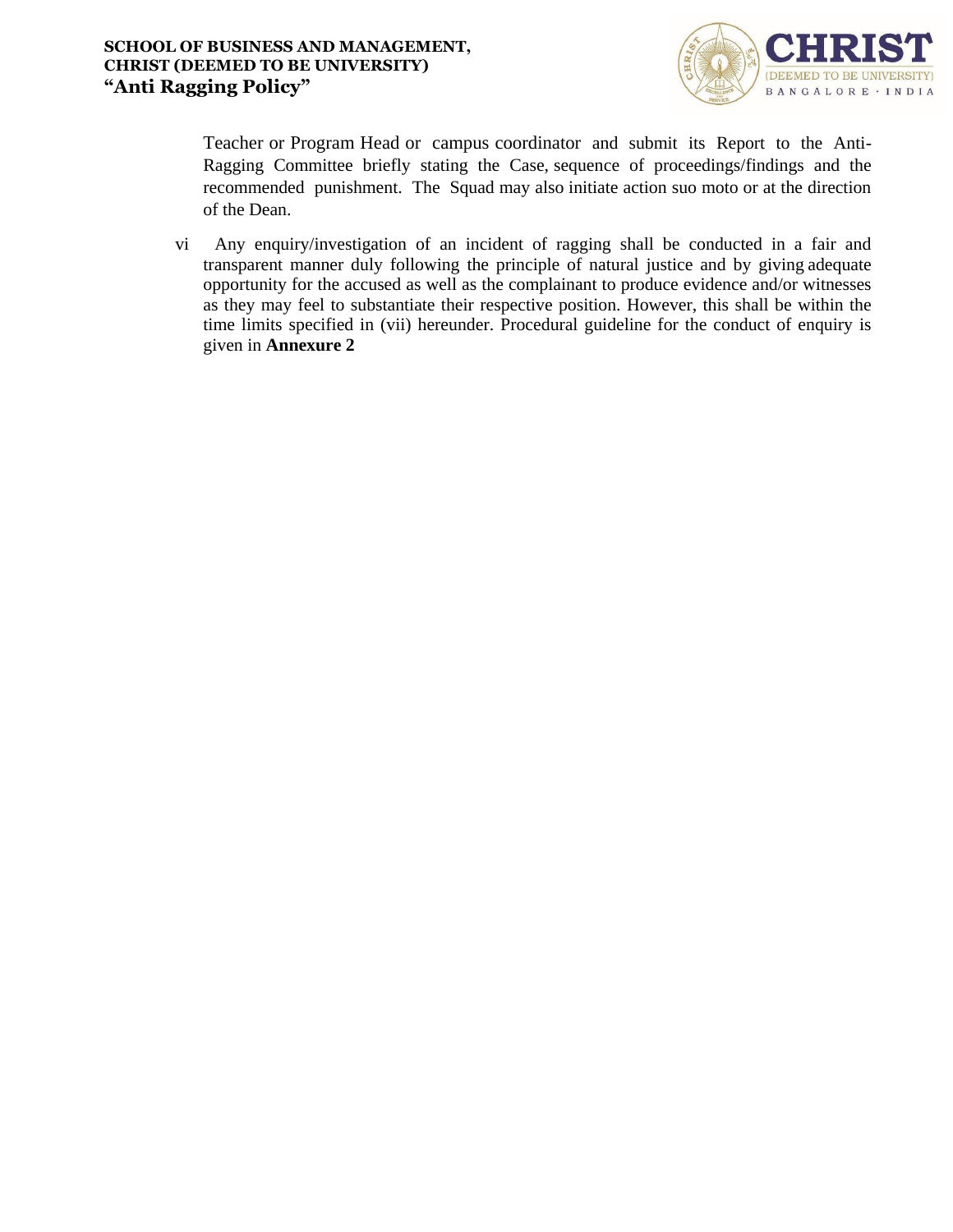

- vii Enquiry and Reporting specified in (v) above shall be completed within a maximum period of 7 (seven) working days from the date of receipt of a written complaint from the victim concerned.
- viii The Anti-Ragging Squad may meet as many times as may be needed but shall have at least two meetings in every Semester in order to review and assess its functional responsibilities under this Regulation. The quorum for the meeting shall be 7 (seven) members present in person including the Chairperson. The Dean of the School may attend the meetings as an Observer.

# **c) Monitoring by Program Head:**

Program Head/Campus Coordinator in respective campuses shall maintain a Register of ragging cases reported with details of date and time of reporting, date and time of the alleged ragging, nature of alleged ragging, name and registration number of the accused/s and that of the victim and the action taken. The contents of the register must be brought to the attention of the faculty members of the department in its weekly meetings. The extract of the register must be sent to the Dean and to the Director of Student Affairs on every Friday of the week during the first semester/trimester of every academic year of two/three semesters/trimesters, and on last Friday of every month during the subsequent semester/trimesters of the first year.

# **d) Anti-Ragging Monitoring Cell:**

The University shall constitute an Anti-Ragging Monitoring Cell (ARMC) which shall function under the guidance and supervision of the Director of Student Affairs. The functions of the ARMC shall be:

- i Monitoring of the implementation of the Regulation at the Campuses of the University including the Main Campus and for the purpose call for reports from the Head of the Anti-Ragging Squad of the Campus with such details as the ARMC may specify.
- ii Keep track of the Ragging Cases and decisions of the Anti-Ragging Committee.
- iii Updating and keeping the Anti-Ragging Squads at the Campuses (including the main Campus) informed of the amendments to the Regulation (including the UGC Regulation), Case Laws on Ragging from time to time (Court Decisions, Orders etc).
- iv Consolidating statistical data on Ragging at all Campuses of the University to enable periodic/timely reporting to the UGC by the Office of the Registrar.
- v Any other function as may be directed by the Vice Chancellor of the University.

# **Duties and Powers of the Vice Chancellor:**

a) The Vice chancellor of the University based on the information or report by the Anti- Ragging Squad on any incident of ragging shall determine whether such informed or reported incident of ragging is a FIR Case as defined under this Regulation and if so determined shall within twenty four working hours (24 Hrs) of receipt of such information or report from the Anti-Ragging Squad shall cause to file relevant details of the such information/report to the local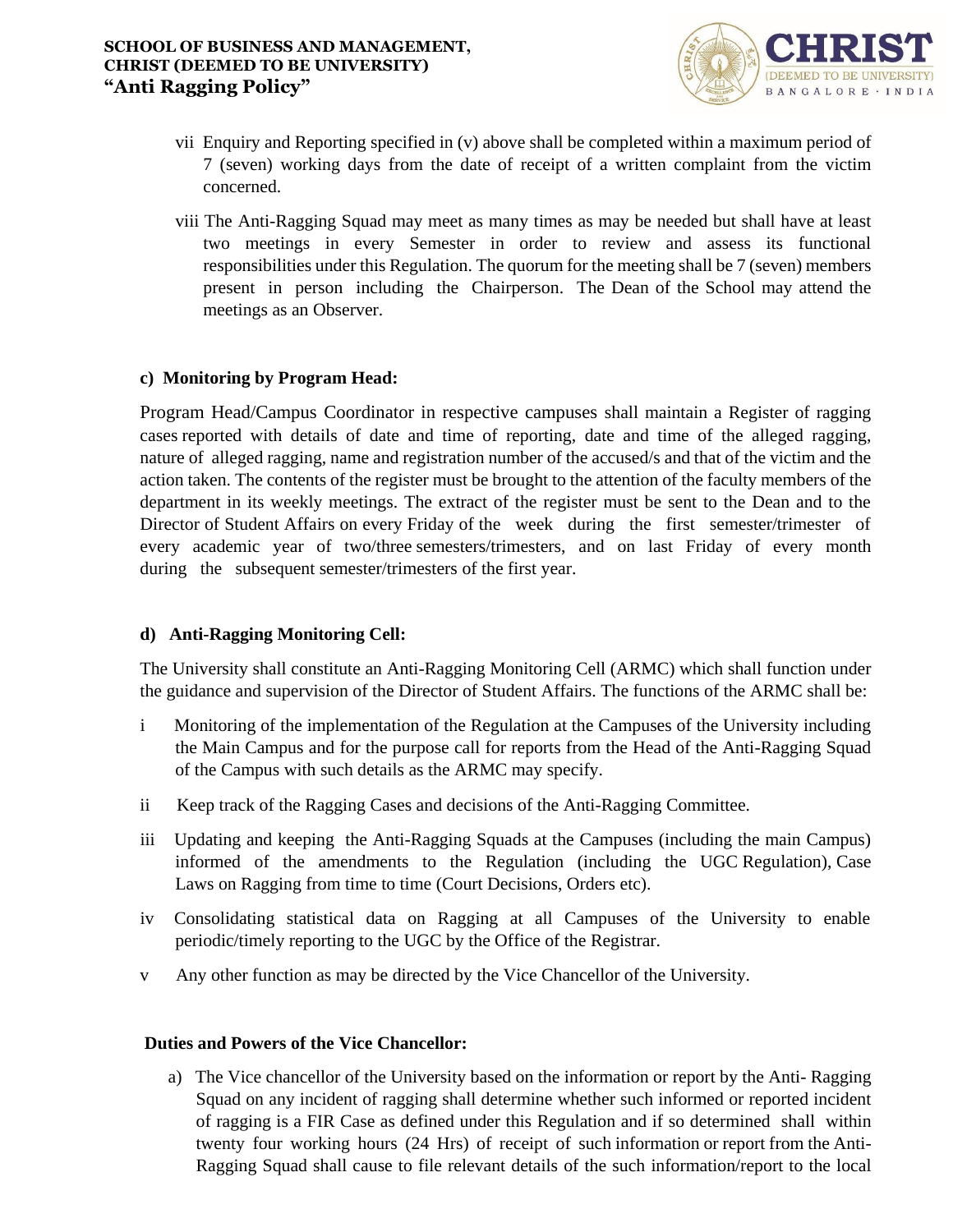

Police Station by the Registrar / Campus Director (for Off Campuses) of the University in the guideline format given in **Annexure 3**

- b) The Vice Chancellor shall be the nominating authority to constitute the Anti-Ragging Committee and the Anti-Ragging Squad and shall have the power to reappoint for a new tenure or to change any nominated member at any time within the tenure for such reason as he may consider.
- c) The Vice chancellor shall be the Appellate Authority for any decision of the Anti-Ragging Committee and shall decide on any appeal by constituting an independent Appellate Committee headed by the Pro Vice Chancellor and three other members nominated by the Vice Chancellor. In case of divided opinion of the Appellate Committee, the Vice Chancellor may exercise his power of casting vote. The Appeal proceedings shall be completed in all respects within three working days from the receipt of appeal which should be filed within two working days of communication of the order of the Anti-Ragging Committee.

d) The Vice Chancellor at the request of the concerned may relax the time limits specified under relevant Clauses of this Regulation for valid reasons but no such relaxation shall exceed three (3) working days.

# **Procedure to register the Complaint by the affected:**

- a) Any student affected by or subjected to Ragging must lodge a written complaint in person or by email (from his/her university mail id) to any member of the Anti- Ragging Squad as displayed in the website/Student Handbook or to the Director of Student Affairs or to the Head of the Department (in that order of priority) within three working days of the incident duly citing the date, time and place of the incident, name and details of the student/s involved and the nature / act of ragging.
- b) Where the affected student is not able to present the complaint in person for any justifiable reason, it may be lodged by the parent/guardian.
- c) The Head of the Department as soon as a complaint is received and shall record it in the Register maintained by him/her for the purpose and forthwith forward the same to the Chairperson of the Anti-Ragging Squad with a copy to the Director of Student Affairs.
- d) The Director of Student Affairs as soon as a complaint is received shall forthwith refer the matter to the Chairperson of the Anti-Ragging Squad for investigation and appropriate action.
- e) Any complaint lodged otherwise than in the manner stated above shall not be acted upon and any question raised in this regard shall not be entertained.

# **Punishment for Ragging:**

- a) Depending on the nature and gravity of the offence and in consideration to the findings and Report of the Anti-Ragging Squad, the Anti-Ragging Committee shall award punishment to those found guilty of ragging.
	- b) In addition to the punishment as stated the Anti-Ragging Squad or the Anti-Ragging

Committee (ARC) may also order for administrative and/or reformative steps such as change of Class/Section, mandatory counselling in-house or by approved agencies etc.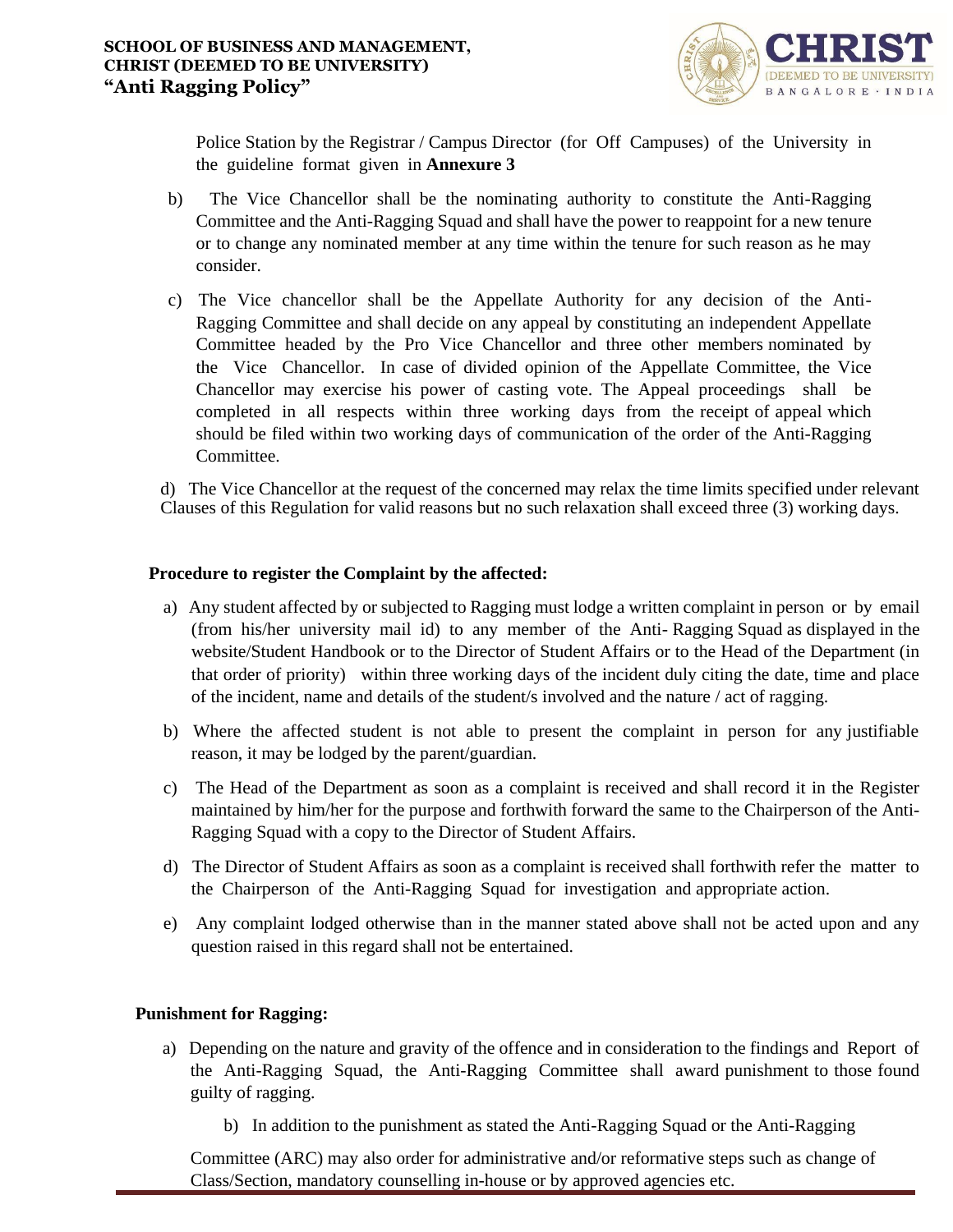

- c) The guilty shall be liable for the punishments as may be decided by the ARC on the recommendation of ARS as guided/indicated in **Annexure 4** hereto which shall include any one or more of:
	- 1. Cancellation of admission.
	- 2. Suspension from attending classes.
	- 3. Withholding/withdrawing scholarship/fee concession and other benefits.
	- 4. Debarring from appearing in any test/examination or other evaluation process.
	- 5. Withholding results.
	- 6. Debarring from participation and/or representing the University in any competition, fest sports or other such events.
	- 7. Suspension/expulsion from the hostel.
	- 8. Rustication from the University for a period up to 4 semesters.
	- 9. Expulsion from the University and consequent debarring from admission to any other institution.
	- 10. Fine of up to Rs.100000/-
	- 11. In the case of offences of very serious/grievous nature, referring the case to the

Police, in addition to any other punishment.

- 12. Collective punishment where the offence is committed collectively by a group or by a class making it difficult or not possible to identify specific persons.
- d) Any punishment awarded under this Regulation shall be independent of the penal proceedings undertaken by the Police or the Local Authority based on the FIR, if any,

filed by the University and shall be binding on the guilty notwithstanding the decision taken by the Police or the Local Authority on the FIR so filed.

e) The decision of the Anti-Ragging Committee on the punishment shall be final and binding.

# **Appeal against the Punishment:**

- a) The Vice Chancellor shall be the Appellate Authority to decide on any appeal against the punishment awarded or against the enquiry proceedings of the Anti-Ragging Squad.
- b) Any student or students aggrieved of the punishment and /or the process of enquiry conducted by the Anti-Ragging Squad may file an appeal in writing to the Vice Chancellor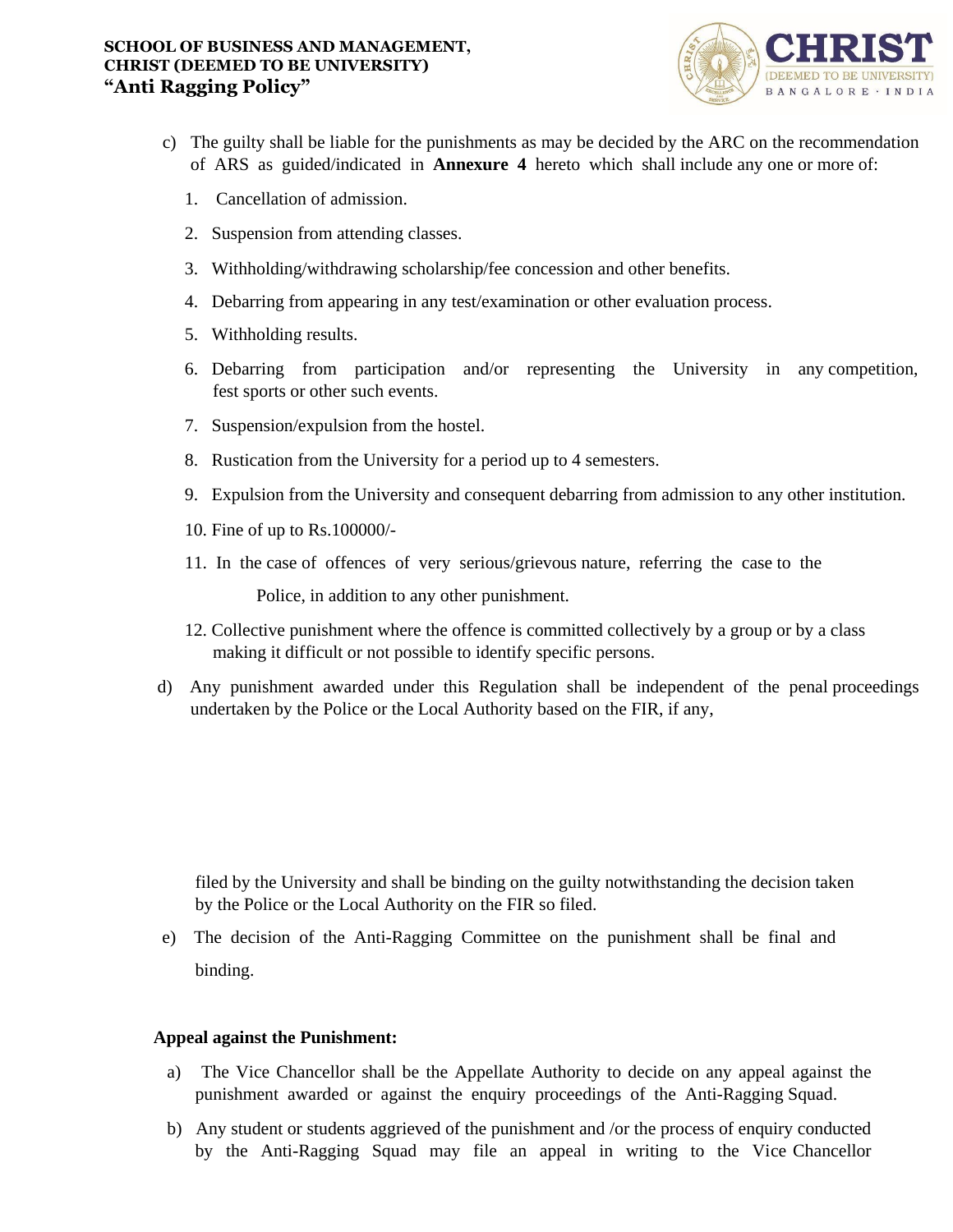

immediately on communication of the Order of the Anti-Ragging Committee by the Director of Student Affairs but not later than two (2) working days thereof.

- c) The appeal must be in the form of a signed written statement duly explaining what is being appealed against and the justification for such appeal and must be submitted to the Office of the Registrar and acknowledgement obtained.
- d) The Vice Chancellor shall cause to examine the appeal as provided for in Clause 6 (iii) hereinabove and his decision on the Appeal shall be communicated to the student/s concerned within seven (7) working days from the submission of the Appeal.
- e) No appeal for review of the decision of the Anti-Ragging Committee on compassionate grounds shall be considered.
- f) The decision of the Appellate Authority shall be final and there shall be no further appeal.

# **Matters not specifically provided for:**

- a) Notwithstanding no direction from UGC to have an independent Regulation for the Institution, this Regulation has been framed by the University with a view to adhere to the provisions of the 'UGC Regulations on Curbing the Menace of Ragging in Higher Educational Institutions 2009' in its letter and spirit.
- b) This Regulation contains additional provisions in pursuance of the institutional vision and mission and its disciplinary regulations for strict implementation of the UGC Regulation.
- c) Matters which are not specifically provided herein shall be governed by the provisions contained in the UGC Regulation as amended from time to time.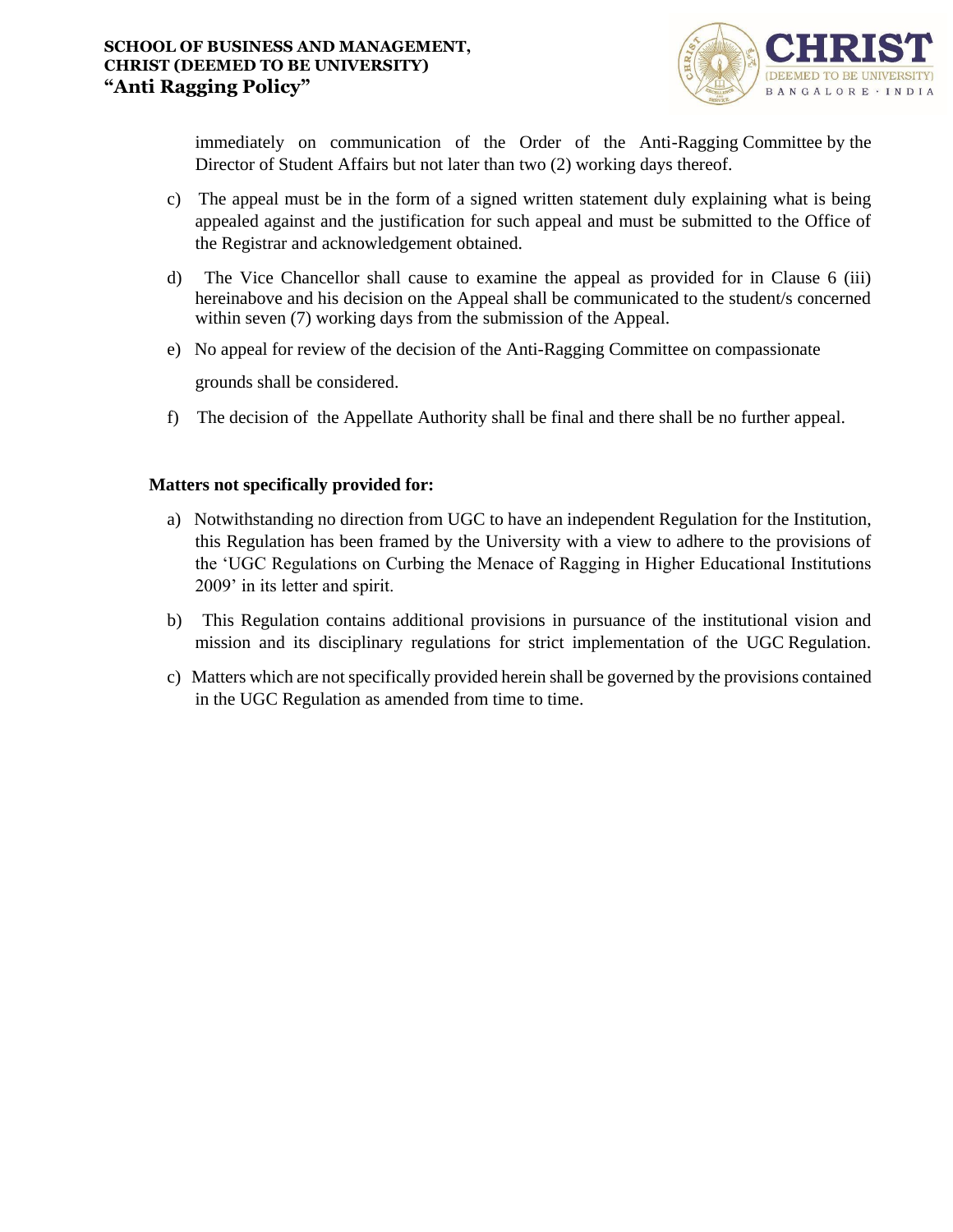

**Annexure 1(a)**

#### **ANTI-RAGGING UNDERTAKING BY STUDENT**

**(Under Section 3 (e) of the CU Regulation for Prevention and Control of Ragging (Revised) 2019)**

With reference to my Application No. -------------------- and having been admitted to --------------Programme of CHRIST (Deemed to be University) I ---------------------------------------------------

-------------- son/daughter of Mr/Ms ---------------------------------------------------- have this day made this undertaking as required by CHRIST (Deemed to be University) Regulation for Prevention and Control of Ragging (Revised) 2019 made in pursuance of the UGC Regulation on

Curbing the Menace of Ragging in Higher Educational Institutions 2009 as amended up to date.

I have read and understood the above-referred Regulations as provided in the Student Handbook (Christite) given to me by the University and have been fully explained to me of what constitutes Ragging and the Punishment thereto in case found guilty as detailed in the annexure hereto.

#### **In this regard I hereby solemnly aver and undertake that:**

I will not indulge in any behaviour or act that may be constituted as Ragging under the above- mentioned Regulations.

I will not directly or indirectly participate in or abet or propagate through any act of commission or omission that may be considered as Ragging under the above-mentioned Regulations.

I affirm that if found guilty of Ragging, I am liable for punishment according to the abovementioned Regulations, without prejudice to any other criminal action that may be initiated against me under any penal law or any law for the time being in force.

I will not hurt anyone physically or mentally or cause any other harm.

I will abide by the decision of the Anti-Ragging Committee of the University in case I am found guilty of Ragging.

I hereby declare that I have not been expelled or debarred from any institution in the country on account of being declared guilty of abetting Ragging actively or passively, or being a part of a conspiracy to promote Ragging and further declare that if this declaration is found to be untrue, I am aware that my admission is liable to be cancelled.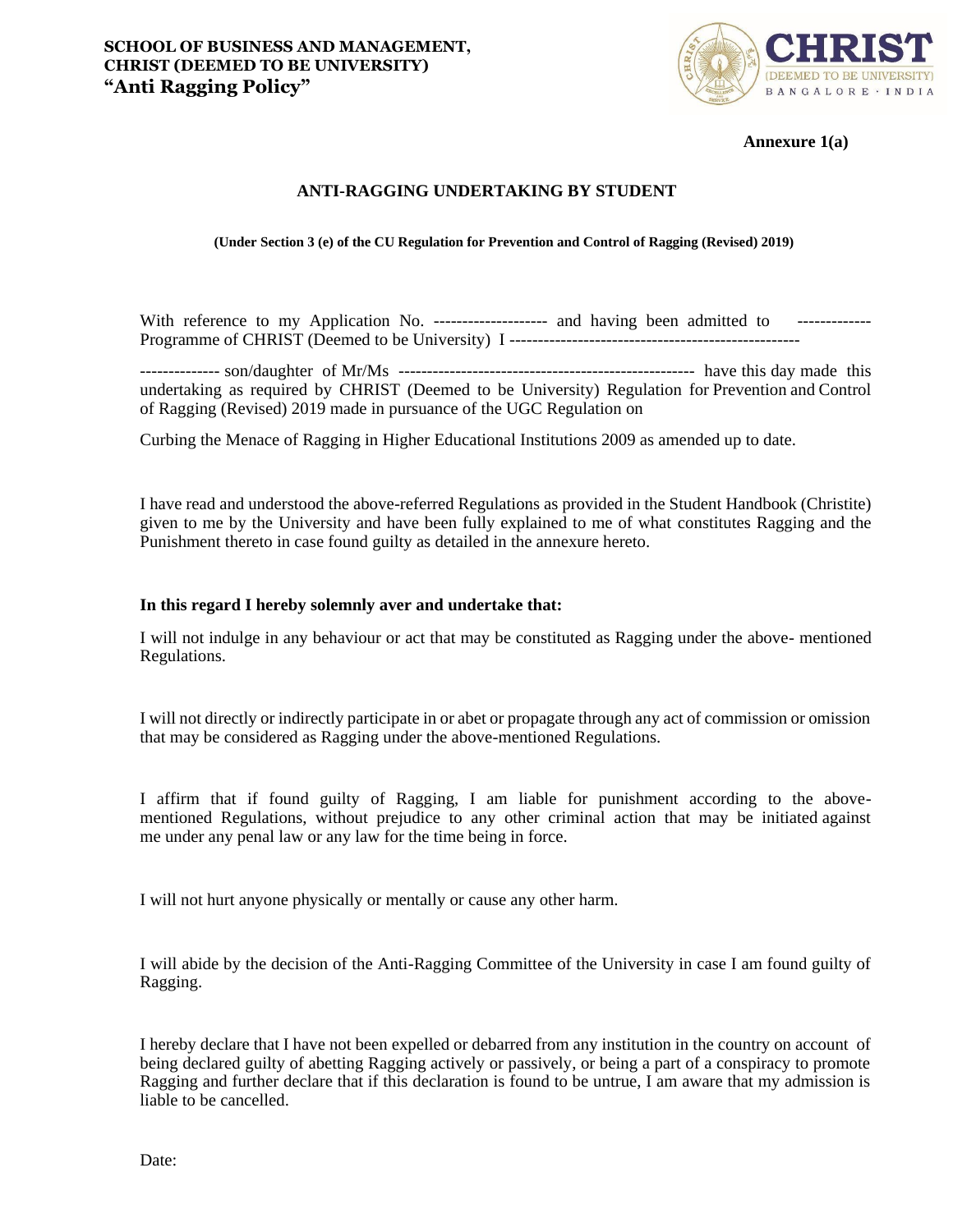

Signature of the Student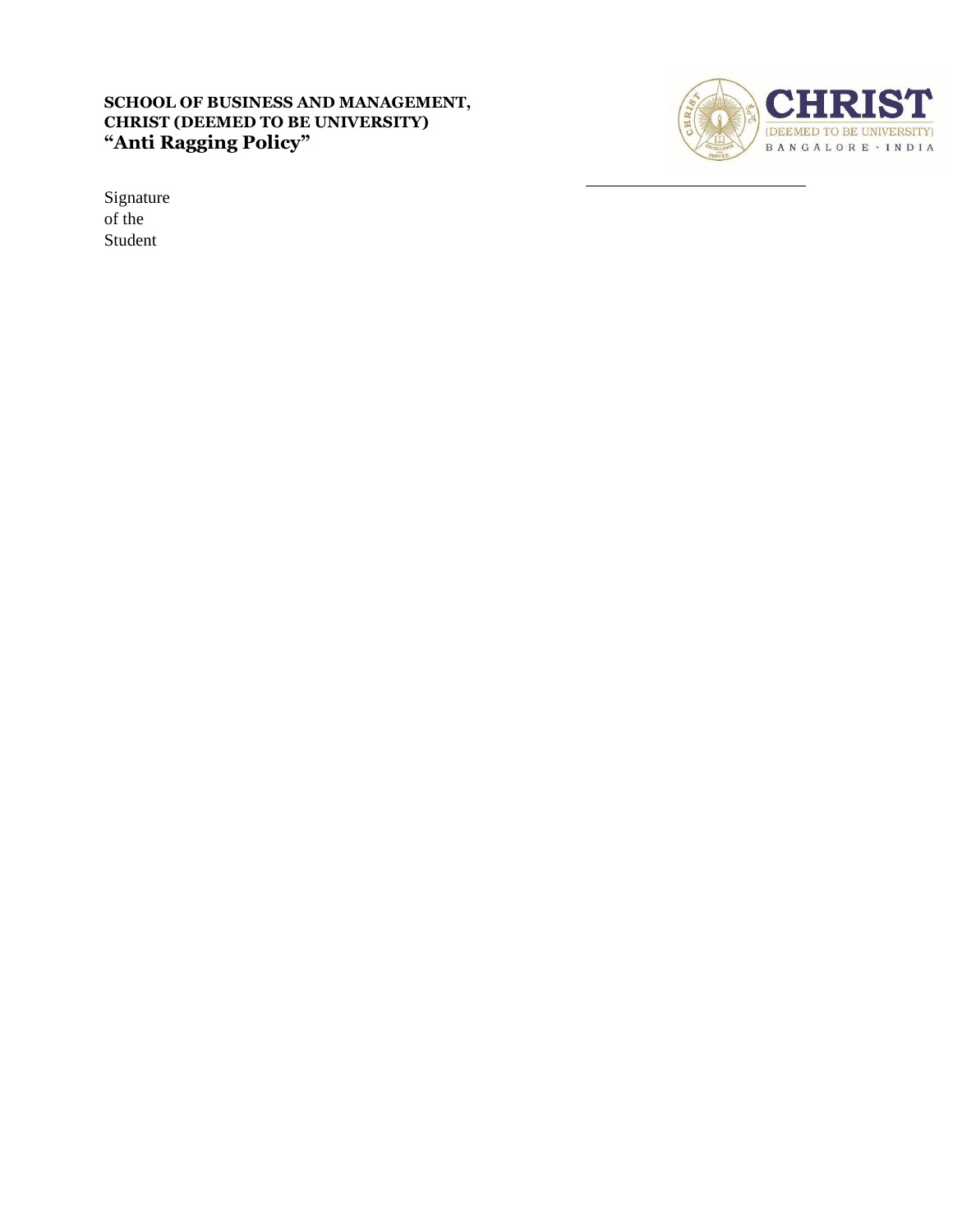

**Annexure 1(b)**

# **ANTI-RAGGING UNDERTAKING BY PARENT/GUARDIAN**

**(Under Section 3 (e) of the CU Regulation for Prevention and Control of Ragging (Revised) 2019)**

I -------------------------------------------------- Parent/Guardian of------------------------------------ -

-------------admitted to -------------------- Programme of CHRIST(Deemed to be University) with

Application No.------------------ am aware of and am in agreement with the Undertaking signed

this day by my ward as required by CHRIST (Deemed to be University) Regulation for Prevention and Control of Ragging (Revised) 2019 made in pursuance of the UGC Regulation on Curbing the Menace of Ragging in Higher Educational Institutions 2009 as amended up to date.

I have read and understood the above-referred Regulations as provided in the Student Handbook (Christite Student Handbook) given to my ward by the University and have been fully explained to me and to my ward of what constitutes Ragging and the Punishment thereto in case found guilty as detailed in the annexure hereto.

In this regard I hereby solemnly aver and undertake that:

My ward will not indulge in any behaviour or act that may be constituted as Ragging under the abovementioned Regulations.

My ward will not directly or indirectly participate in or abet or propagate through any act of commission or omission that may be considered as Ragging under the above-mentioned Regulations.

I affirm that if my ward is found guilty of Ragging, he/she is liable for punishment according to the abovementioned Regulations, without prejudice to any other criminal action that may be initiated against him/her under any penal law or any law for the time being in force.

My ward will not hurt anyone physically or mentally or cause any other harm.

I will abide by the decision of the Anti-Ragging Committee of the University in respect of my ward in case he/she is found guilty of Ragging.

I hereby declare that my ward has not been expelled or debarred from any institution in the country on account of being declared guilty of abetting Ragging actively or passively, or being a part of a conspiracy to promote Ragging and further declare that if this declaration is found to be untrue, I am aware that my ward's admission is liable to be cancelled.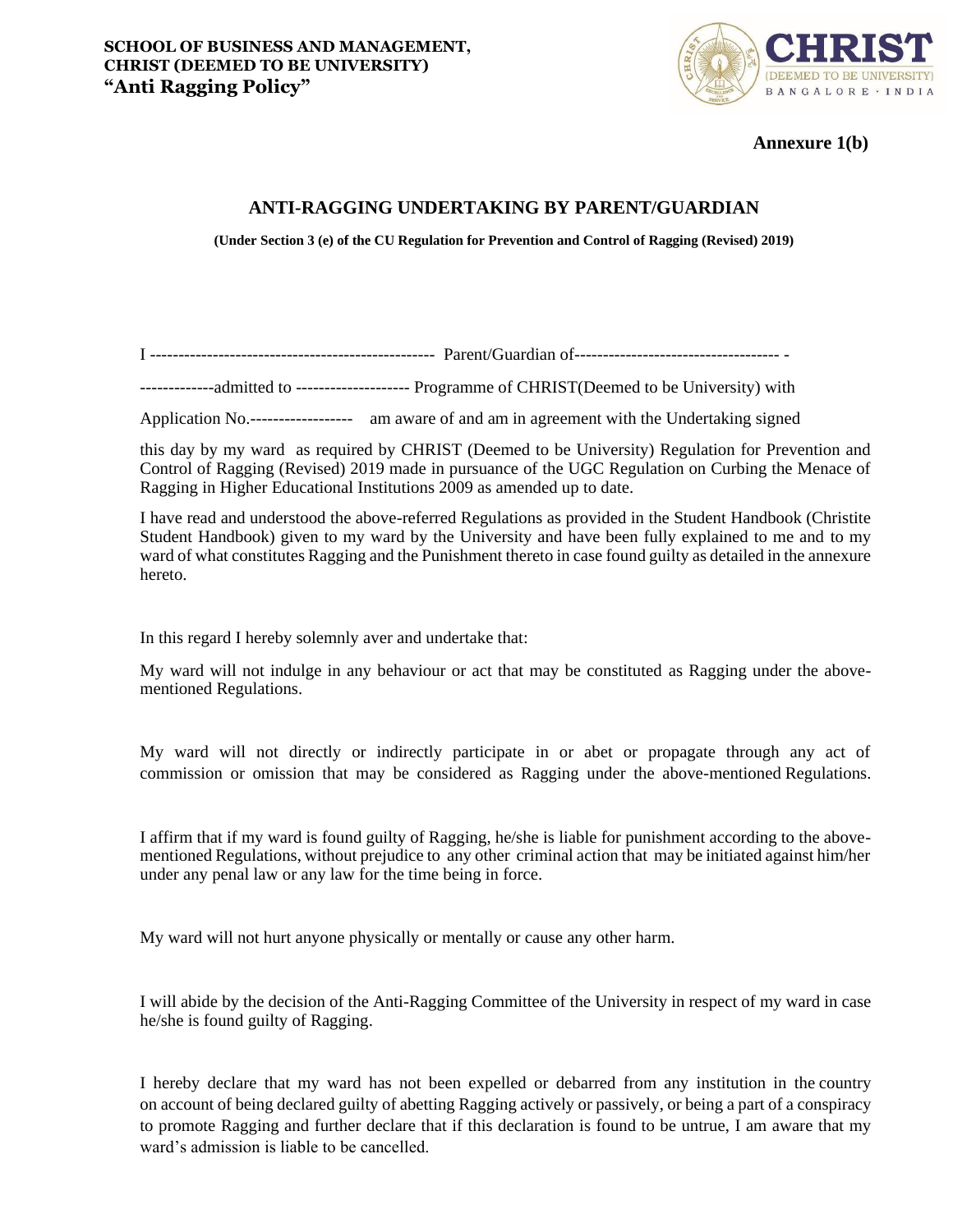

Date:------------------

Signature of the Parent/Guardian

Phone No. ----------------------------

Address: ------------------------------------------

------------------------------------------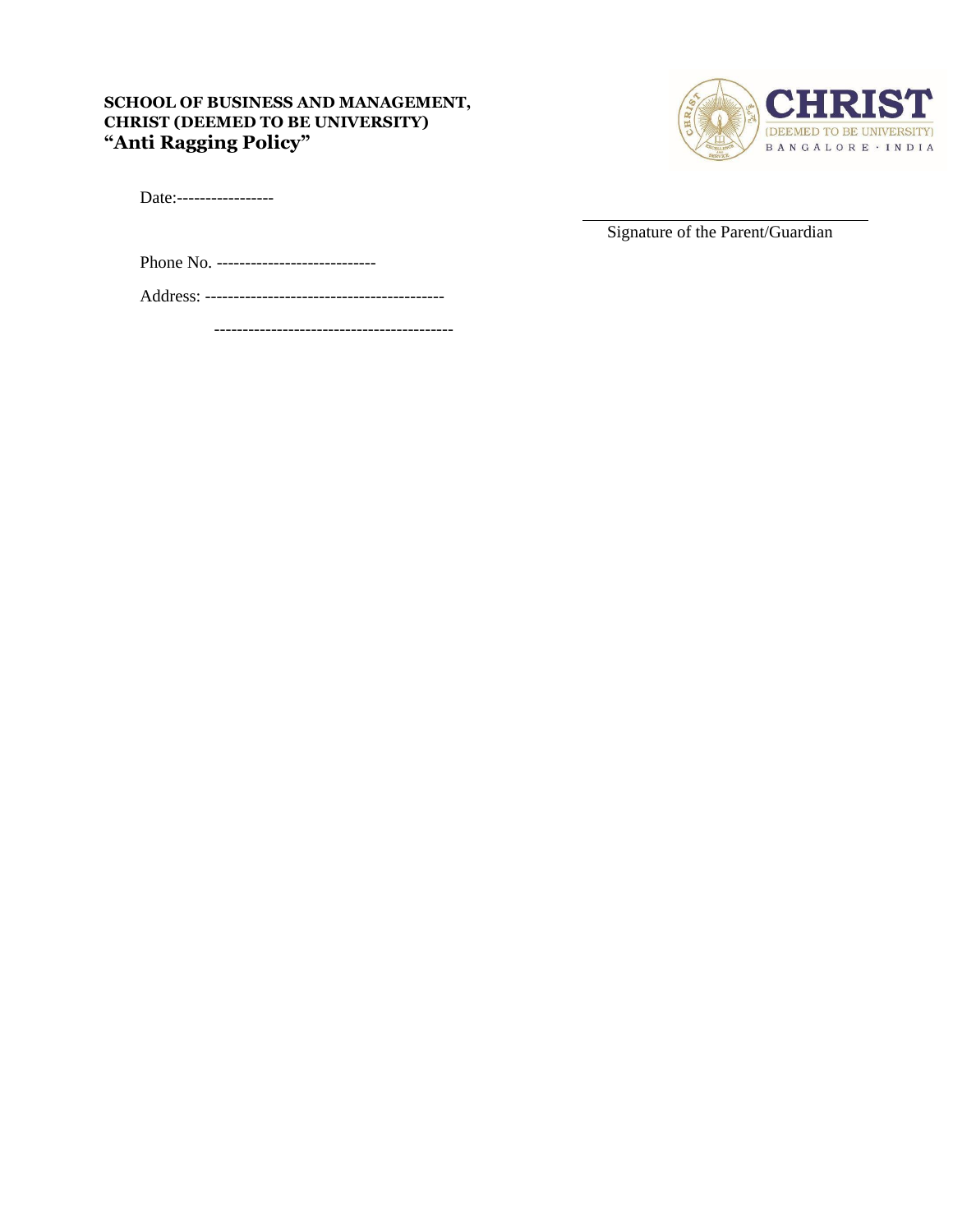

**Annexure 1(c)**

(Page 1 of 3)

# **ANTI-RAGGING JOINT UNDERTAKING BY STUDENT and**

# **PARENT/ GUARDIAN**

**(Under Section 3 (e) of the CU Regulation for Prevention and Control of Ragging (Revised) 2019)**

With reference to the Application No. --------------------- for admission to and/or having been admitted to --------------Programme of CHRIST (Deemed to be University) I ----------------------

-------------------------------------------as Student and I ---------------------------------as parent/guardian of -------------------------------------------- hereby undertake to follow and abide by CHRIST (Deemed to be University) Regulation for Prevention and Control of Ragging (Revised) 2019 made in pursuance of the UGC Regulation on Curbing the Menace of Ragging in Higher Educational Institutions 2009 as amended up to date. We also confirm our full awareness of the relevant provisions of said Regulation as herein stated and that we shall be bound by the same.

# **Relevant Provisions of the Regulation:**

#### **Policy:**

"RAGGING in all its forms is a Criminal Offence and shall be completely banned in this Institution (CHRIST (Deemed to be University) including in its departments, constituent units, all its premises (academic, residential, sports, kiosks, cafeteria and the like) whether located within the campus or outside and in all means of transportation of students whether public or private. The Institution shall take strict action including but not limited to cancellation of admission and/or criminal proceeding against those found guilty of ragging and/or of abetting ragging whether actively or passively or being part of a conspiracy to promote ragging, as provided in Regulation for Prevention and Control of Ragging (Revised) 2019 of CHRIST (Deemed to be University) and **the burden of proof shall lie on the perpetrator of alleged ragging and not on the victim.** An offence of Ragging may be charged either on a written complaint by the affected or on independent finding of the Anti-Ragging Squad. The University is bound /guided by the UGC Regulations on Curbing the Menace of Ragging in Higher Educational Institutions 2009 though however, the Regulation of the University shall be applicable and binding on all its students".

# **Clause 1. Meaning of and what Constitutes Ragging:**

For the purpose of this Regulation 'Ragging' constitutes one or more of the following acts with or without intent to derive sadistic pleasure or show of power, authority or superiority by any student/s over any fresher or any other student.

a) Any conduct by any student or students whether by words spoken or written or by an act which has the effect of teasing, treating or handling with rudeness a fresher or any other

student.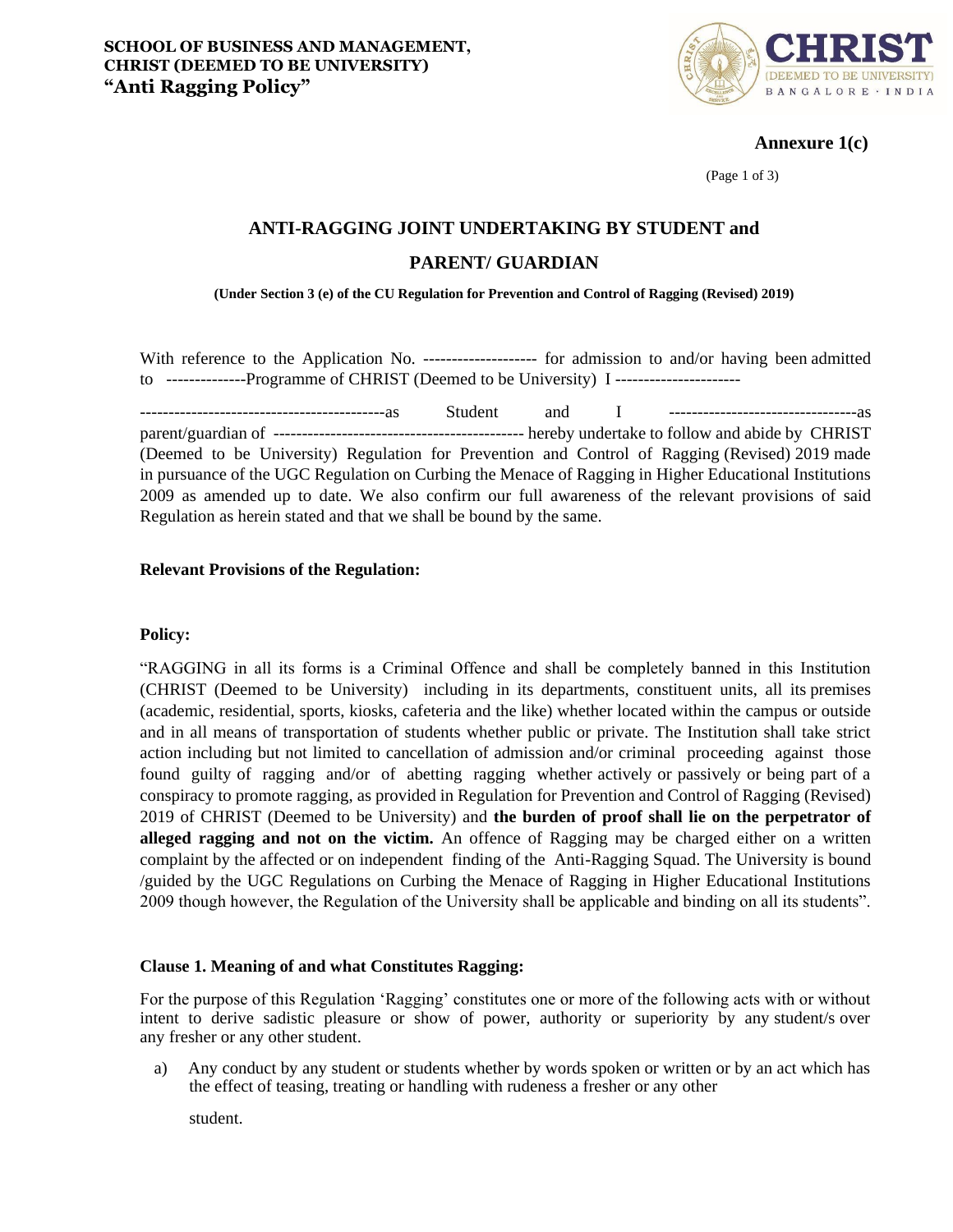

- b) Indulging in rowdy or undisciplined activities by any student or students which causes or likely to cause annoyance, hardship or psychological harm or to raise fear or apprehension thereof in any fresher or any other student.
- c) Asking any student/s to do any act or to perform something which such student/s will not in the ordinary course and which has the effect of causing or generating a sense of shame

or embarrassment so as to adversely affect the physique or psyche of any such student/s.

|--|

- **d)** Any act by a student or students that prevents, disrupts or disturbs the regular academic activity of a fresher or any other student.
- **e)** Exploiting the services of a fresher or any other student by any student/s for completing ones' own academic tasks.
- **f)** Any act of financial extortion or forceful financial burden put on a fresher or any other student.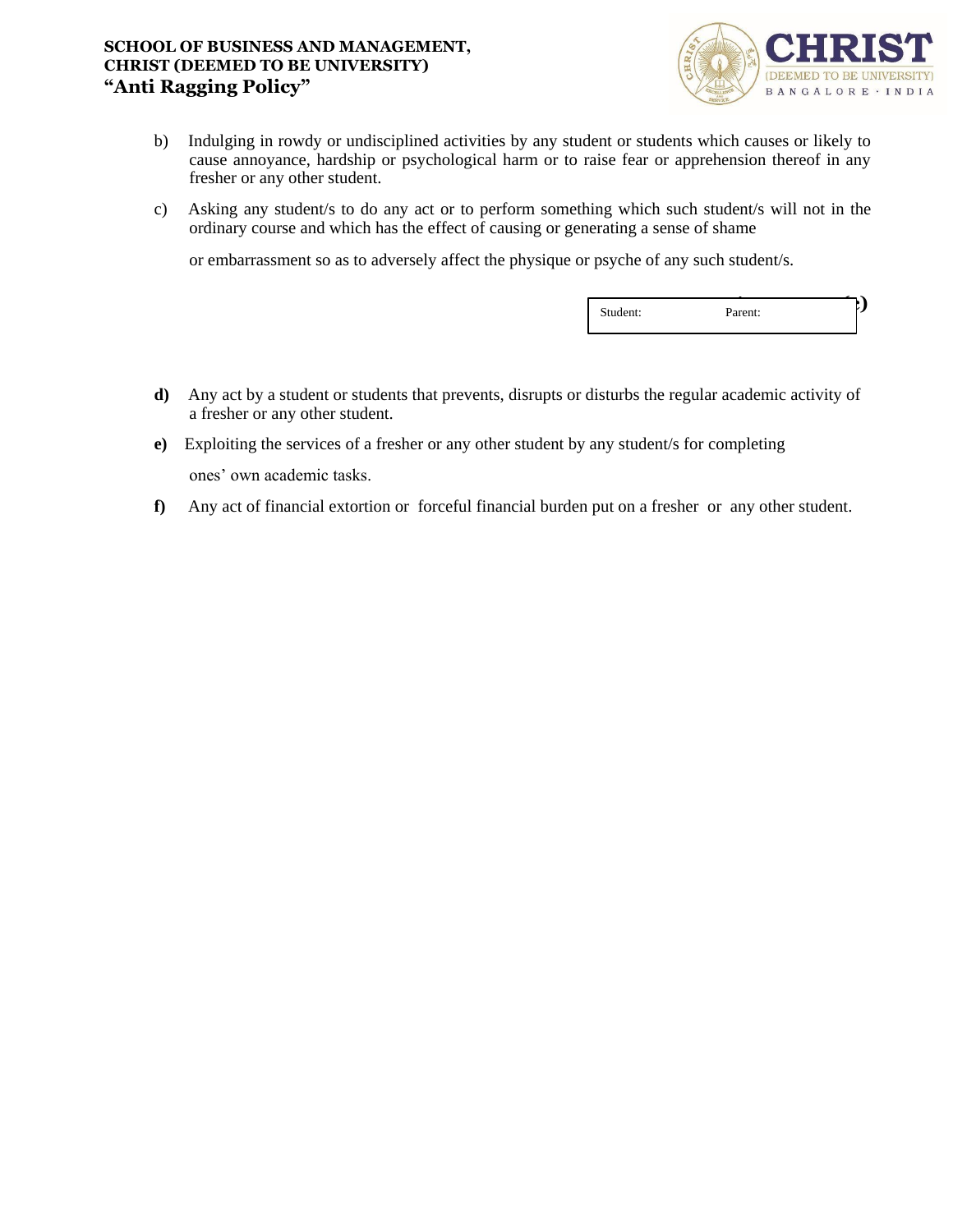

- **g)** Any act of physical abuse including all variants of it such as sexual abuse, homosexual assaults, stripping, forcing obscene/lewd acts, gestures, causing bodily harm or any other danger to health or person.
- **h)** Any act or abuse by spoken words, emails, post, public insults including deriving perverted/sadistic/vicarious pleasure from actively or passively participating in the discomfiture meted out to any fresher or any other student.

**i)** Any act that affects the mental health and self-confidence of a fresher or any other student. **j)**  Any act of physical or mental abuse (including bullying or exclusion) targeted at another student (fresher or otherwise) on the ground of colour, race, religion, caste, ethnicity, gender (including transgender), sexual orientation, appearance, nationality, regional origins, linguistic identity, place of birth, place of residence or economic background.

# **Clause 4. Prevention and Mentoring**

a) Freshers Party, if permitted, shall be held only on working days and under the supervision of

the class teachers of the participating classes and shall maintain the code of conduct as may be specified. No freshers' party shall be held without the prior approval of the Director of Student Affairs.

e) No Senior Student is normally supposed to visit the hostel room/residence of a Fresher or to invite a Fresher to that of his/her without valid reasons and its violation as may be assessed by the Anti-Ragging Squad shall be considered as a proof of ragging against the Senior

Student.

# **Clause 7. Procedure to register the Complaint by the affected**

(i) Any student affected by or subjected to Ragging must lodge a written complaint in person or by email (from his/her university mail id) to any member of the Anti-Ragging Squad as displayed in the website, student handbook or to the Director of Student Affairs or to the Head of the Department(in that order of priority) within three working days of the incident

duly citing the date, time and place of the incident, name and details of the student/s involved and the nature / act of ragging.

(ii) Where the affected student is not able to present the complaint in person for any justifiable

reason, it may be lodged by the parent/guardian.

# **Clause 8. Punishment for Ragging**

- (i) Depending on the nature and gravity of the offence and in consideration to the findings and Report of the Anti-Ragging Squad, the Anti-Ragging Committee shall award punishment to those found guilty of ragging.
- (ii) In addition to the punishment as stated the Anti-Ragging Squad or the Anti-Ragging

Committee may also order for administrative and/or reformative steps such as change of

Class/Section, mandatory counselling in-house or by approved agencies etc.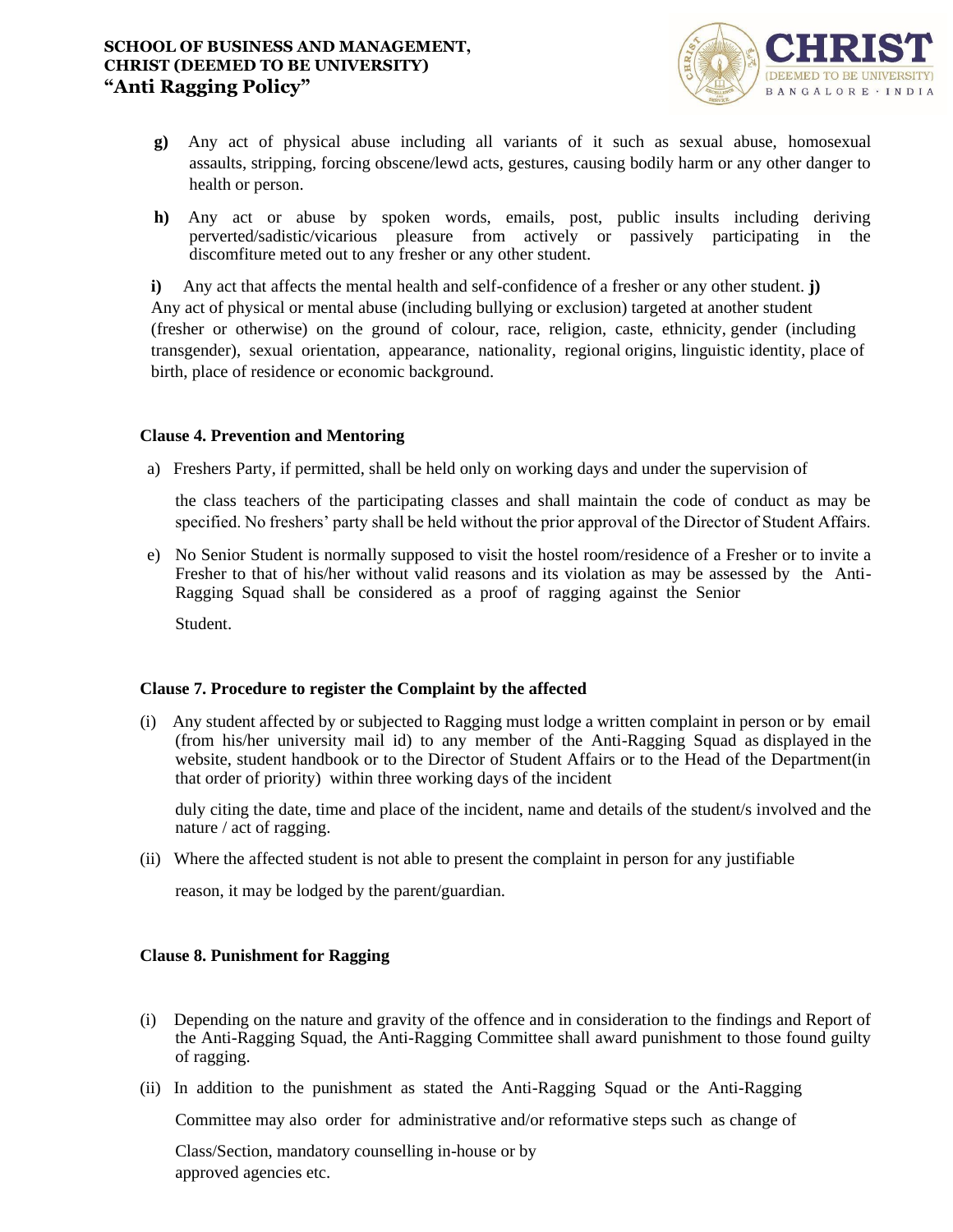

(iii) The guilty shall be liable for the punishments as may be decided by the ARC on the

recommendation of ARS as guided / indicated in Annexure 4 hereto which shall include any one or more of:

- a. Cancellation of admission.
- b. Suspension from attending classes.
- c. Withholding/withdrawing scholarship/fee concession and other benefits.

d. Debarring from appearing in any test/examination or other evaluation process. e. Withholding results.

- f. Debarring from participation and/or representing the University in any competition, fest sports or other such events.
- g. Suspension/expulsion from the hostel.
	- i. Rustication from the University for a period up to 4 semesters.
	- ii. Expulsion from the University and consequent debarring from admission to any other institution.
	- iii. Fine of up to Rs.100000/-